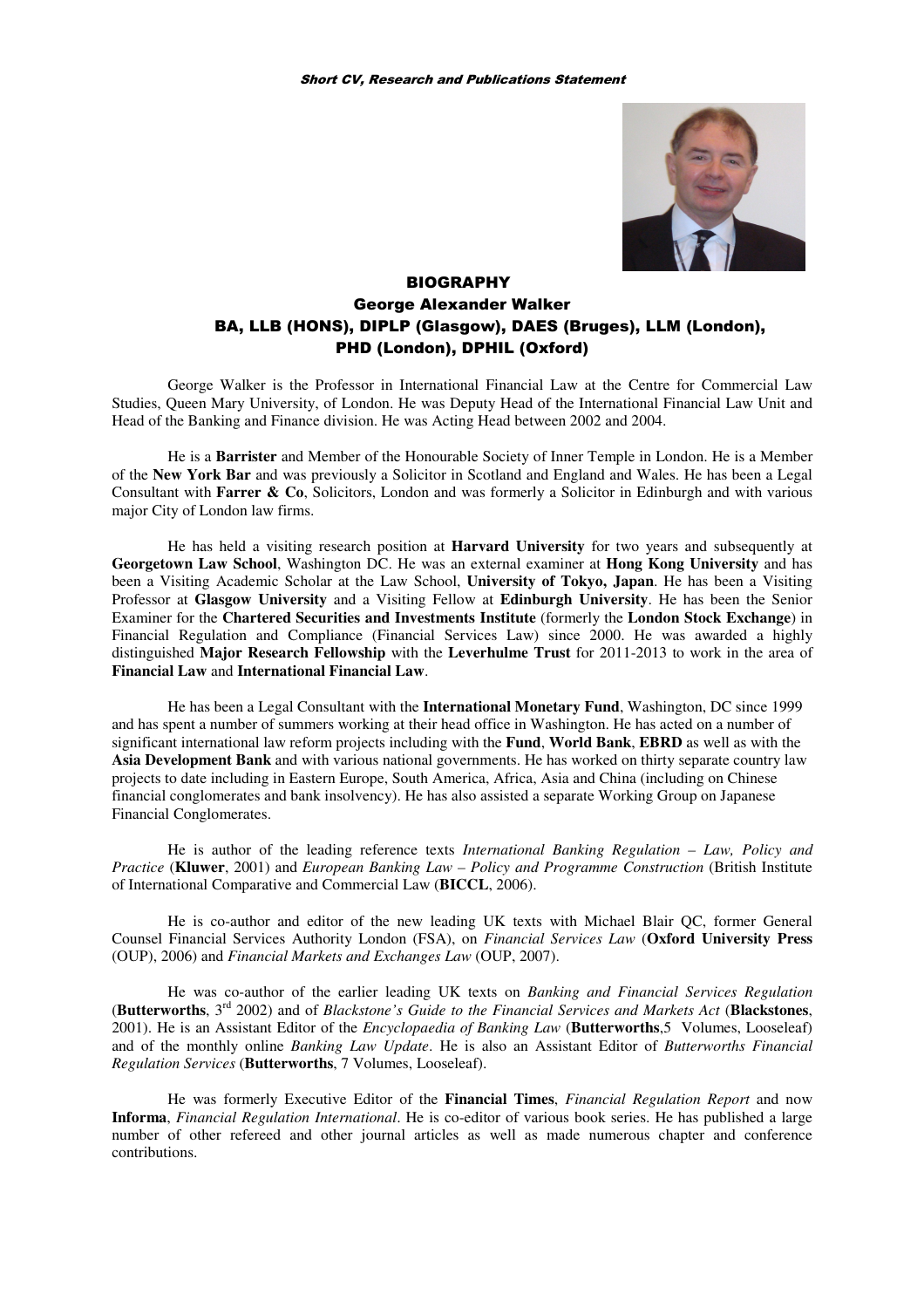# CURRICULUM VITAE (SUMMARY)

| <b>GEORGE ALEXANDER WALKER</b>               |          | BA, LLB (Hons), DIPLP (Bruges),<br>LLM (Lond), PhD (Lond), DPhil (Oxon)                                                                                           |
|----------------------------------------------|----------|-------------------------------------------------------------------------------------------------------------------------------------------------------------------|
| <b>Current</b><br><b>Appointments</b>        | (1)      | Professor, International Financial Law, Centre for Commercial<br>Law Studies, Queen Mary University, London, 2006 to date.                                        |
|                                              | (2)      | Research Associate, International Financial Institutions Program,<br>Harvard Law School, Harvard University, US 2002-04.                                          |
|                                              | (3)      | Visiting Research Associate, Georgetown Law School, Washington DC,<br>US 2005-2006.                                                                               |
|                                              | (4)      | Affiliate Lecturer, University of Cambridge, 2000-2001.                                                                                                           |
|                                              | (5)      | External Examiner, University of Hong Kong, 2000 onwards.                                                                                                         |
|                                              | (6)      | Legal Consultant, International Monetary Fund, Washington, D.C.<br>1999 onwards.                                                                                  |
|                                              | (7)      | Visiting Associate Professor of Law, SMU School of Law, Dallas, 1998.                                                                                             |
|                                              | (8)      | Professorial Fellow, Asian Institute for Banking and Finance Law,<br>University of Hong Kong, 1998 to date.                                                       |
| <b>Professional</b><br><b>Qualifications</b> | (1)      | Called to the Bar of England and Wales 13 October 2005.                                                                                                           |
|                                              | (2)      | Admitted Member of Honourable Society of Inner Temple, 27 January 2005.                                                                                           |
|                                              | (3)      | Member of the New York Bar. Admitted February 1990.                                                                                                               |
|                                              | (4)      | Solicitor of the Supreme Court of England and Wales.<br><b>Admitted June 1989.</b>                                                                                |
|                                              | (5)      | Solicitor of the Court of Session, Edinburgh. Admitted 1985.                                                                                                      |
| <b>Summary</b><br><b>Publications</b>        | (1)      | Author, International Banking Regulation - Law, Policy and<br>Practice (Kluwer Law London 2001).                                                                  |
|                                              | (2)      | Author, European Banking Law - Policy and Programme Construction<br>(BICCL London 2006).                                                                          |
|                                              | (3)      | Co-editor and co-author, Financial Services Law (OUP Oxford 2006)<br>with Michael Blair QC former General Counsel FSA.                                            |
|                                              | (4)      | Co-editor and co-author, Financial Markets and Exchanges Law (OUP<br>Oxford 2007) with Michael Blair QC.                                                          |
|                                              | (5)      | Co-author, Banking and Financial Services Regulation (Butterworths<br>London 3 <sup>rd</sup> Edition 2002) with Sir William Blair QC.                             |
|                                              | (6)      | Co-author, Guide to Financial Services and Markets Act (Blackstones<br>London 2001) with Michael Blair QC.                                                        |
|                                              | $(7-8)$  | Assistant Editor, <i>Encyclopaedia of Banking Law</i> (Butterworths, 5 Vol,<br>Loose-leaf); and Financial Services Regulation (7 Vol, Loose-leaf).                |
|                                              | $(9-10)$ | <b>Executive Editor, Financial Regulator Report, Financial Times, (now</b><br>Informa) London; and Assistant Editor, Banking Law Direct,<br>Butterworths, London. |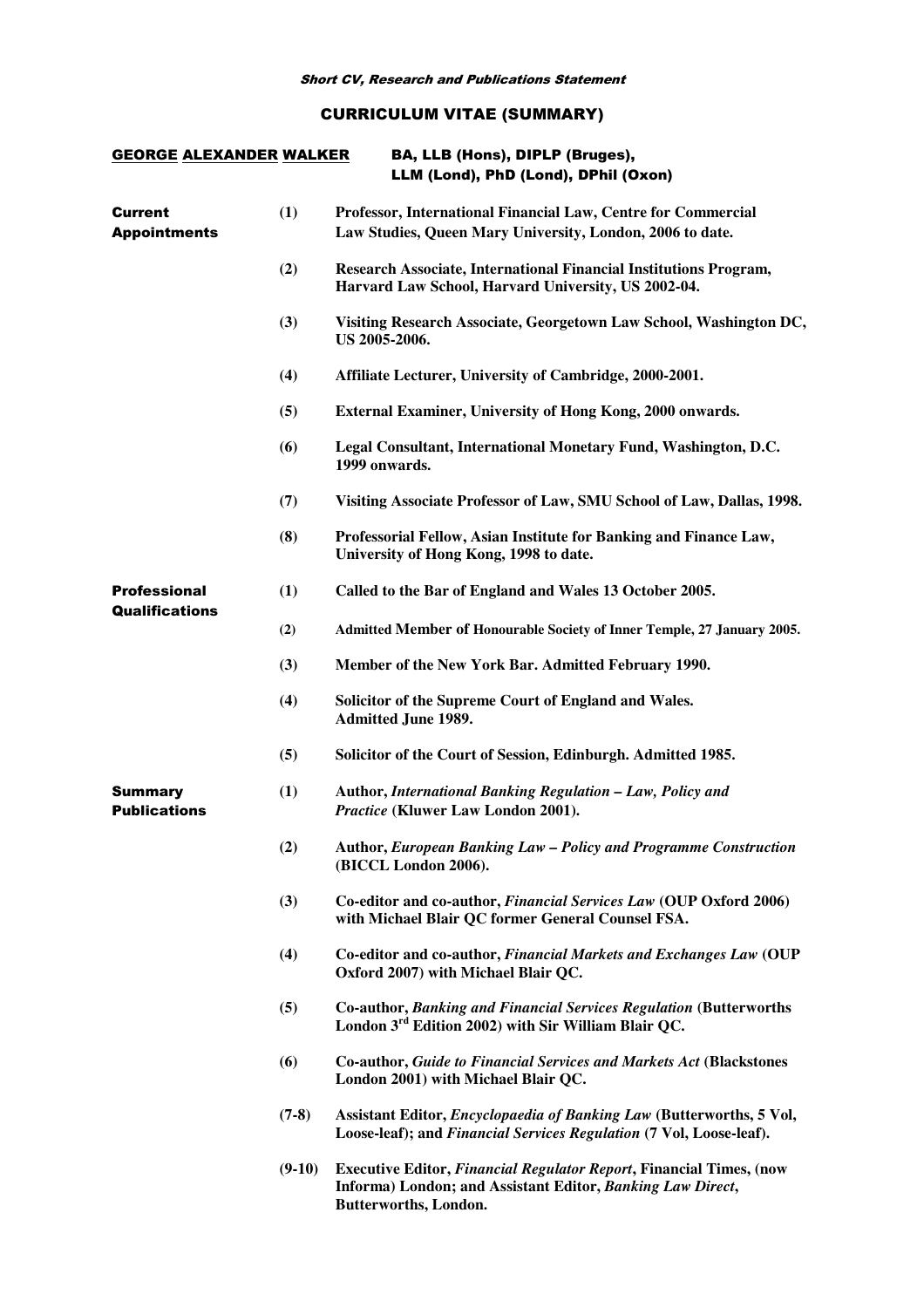## PUBLICATIONS, RESEARCH AND SCHOLARSHIP G A WALKER

## Sole Authored Books

- **(1)** G A Walker, *International Banking Regulation Law Policy and Practice* (Kluwer Law 2001) (622 pages.) (Leading reference text including prescribed reading London and Cambridge University LLM)
- **(2)** G A Walker, *European Banking and Financial Law Policy and Programme Construction* (British Institute of International Comparative and Commercial Law (BICCL) 2006)

## Co-authored and Edited Books

- **(3)** Michael Blair QC, George Walker and Stuart Wiley (eds), *Financial Markets and Exchanges Law* (OUP, Oxford  $2<sup>nd</sup>$  edition 2012) (Chapters1 and 2)
- **(4)** Michael Blair QC, George Walker and Richard Purves (eds), *Financial Services Law* (OUP, Oxford 2nd edition 2009) (Chapters 1 and 12)
- **(5)** Michael Blair QC and George Walker (eds), *Financial Markets and Exchanges Law* (OUP, Oxford 2007) (Chapter1)
- **(6)** Michael Blair QC and George Walker (eds), *Financial Services Law* (OUP, Oxford 2006) (Chapters.1 and 12)
- **(7)** William Blair QC and G A Walker (et al), *Banking and Financial Services Regulation* (Butterworths , 3<sup>nd</sup> ed, 2002) (Contributed 6 Chapters)
- **(8)** Michael Blair QC (et al) and G A Walker, *Financial Services and Markets Act 2000* (Blackstones, London) (Contributed 7 Chapters)
- **(9)** JJ Norton and G A Walker (eds), Banks: Fraud and Crime (Lloyds of London Press, London 2000)

## Chapter contributions

- **(10-11)** 'Stock Markets and Exchanges' and 'Exchange Review, Regulation and Evolution' in Michael Blair QC, George Walker and Stuart Wiley (eds), *Financial Markets and Exchanges Law* (OUP 2011) (Chapters 1 and 2)
- **(12-13)** 'Financial Services Authority' and 'Banks and Bankng' in Michael Blair QC, George Walker and Richard Purves (eds), *Financial Services Law* (OUP 2009) (Chapters 1 and 12)
- **(14)** 'Global Credit Crisis and Regulatory Reform' in Iain MacNeil and Justin O'Brien (eds), *The Future of Financial Regulation* (Hart, Oxford 2010) (Chapter 11)
- **(15) '**Capital and Liquidity Reform A New Global Agenda' in J R LaBrosse, R Olivares-Caminal and D Singh, (eds) *Managing Risk in the Financial System* (Edward Elgar Cheltenham 2011)
- **(16)** Chapter contribution, 'Banking Regulation' Chapter 1 in Roger Mansfield (et al), Banking Law Guide (Butterworths, 2006) (19,000 words.)
- **(17)** 'Chinese Financial Conglomerates' in D Arner and A Chou et al (eds), Chinese Financial Law (Kong Kong University, 2006). (25,916 words.)
- **(18)** 'Chinese Bank Insolvency' in D Arner and A Chou et al (eds), Chinese Financial Law (Kong Kong University, 2006). (17,793 words.)
- **(19)** 'Financial Services Authority' (19,718 words) Chapter 1 in G A Walker and Blair (eds), Financial Services Law (Oxford University Press, 2006).
- **(20)** 'Banks and Banking' (31,909 words) Chapter 12 in G A Walker and Blair (eds), Financial Services Law (Oxford University Press, 2006).
- **(21)** 'Stock Exchanges and Markets Historical Development' (12,000 words) Chapter 1 in G A Walker and Blair (eds), Financial Services Law (Oxford University Press, 2006).
- **(22)** 'Markets and Exchanges Regulation' (12,253 words) Chapter 2 in G A Walker and Blair (eds), Financial Services Law (Oxford University Press, 2006).
- **(23)** 'European Financial Programme: Content, Structure and Completion' in Andenas (ed), European Free Movement of Services Law (Kluwer Law, 2004). (22,962 words.)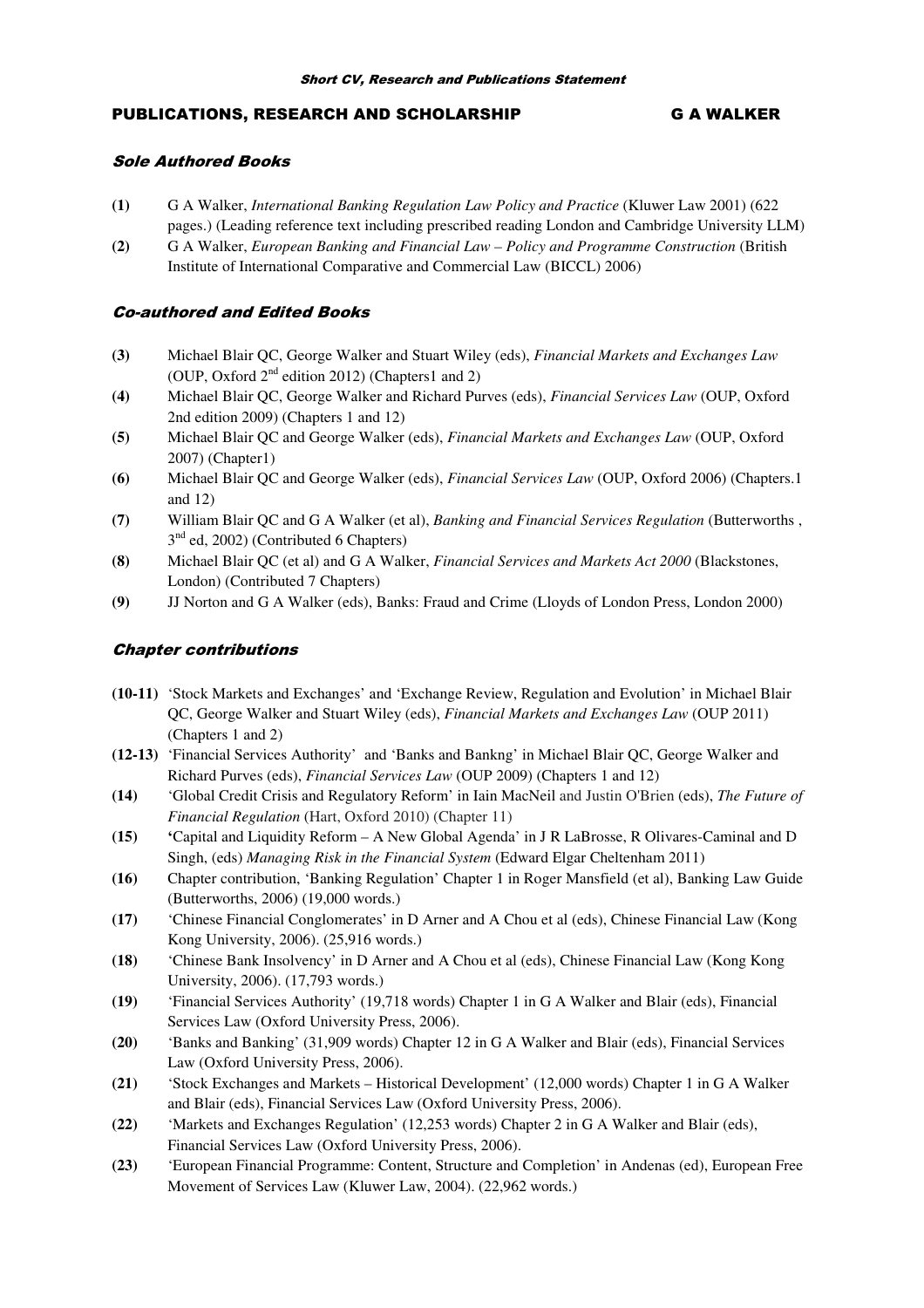- **(24)** 'International Financial Stability The Need for a Multilateral Rather than Unilateral Response' in Norton, ' Chapter contribution to Norton *et al*, *Multilateralism v. Unilateralism: Policy Choices in a Global Society* (forthcoming 2004) based on SMU Dedman Law School Conference, Spring 2002 (Dedicated to memory of A. Helton).
- **(25)** 'New International Financial Architecture,' (18,778 words), Annual Yearbook of International, Finance and Development, Vols 2000, 2001 and 2002.
- **(26)** 'A New Capital Adequacy Framework' (13,876 words), Annual Yearbook of International, Finance and Development, Vols 2000, 2001 and 2002.
- **(27)** 'European Financial Reform' (3,569 words), Annual Yearbook of International, Finance and Development, Vols 2000, 2001 and 2002.
- **(28)** Chapter contribution on, 'United Kingdom Regulatory Reform: A New Beginning in Policy and Programme Construction' in D Arner and Say Gou (eds), Tawian Financial Reform (Kluwer Law, 2004). (18,633 words.)
- **(29)** 'Capital Adequacy,' Encyclopaedia of Banking Law, Butterworths (5 Volume, Loose-leaf). Division A. (32,111 words.)
- **(30)** 'Money Laundering,' Encyclopaedia of Banking Law, Butterworths (5 Volume, Loose-leaf). Division A. (32,111 words.).
- **(31)** 'Estoppel', Encyclopaedia of Banking Law, Butterworths (5 Volume, Loose-leaf). Division C. (6,522 words.);
- **(32)** 'Certificates of Deposit,' Encyclopaedia of Banking Law, Butterworths (5 Volume, Loose-leaf). Division D. (5,000 words.)
- **(33)** 'Banks and Credit Institutions, Encyclopaedia of Financial Services Law, Butterworths (5 Volume, Loose-leaf). Division C. (32,111 words plus tables.)
- **(34)** 'Building Societies, Encyclopaedia of Financial Services Law, Butterworths (5 Volume, Loose-leaf). Division D. (11,726 words plus tables.)
- **(35-43)** William Blair QC and G A Walker (et al), Banking and Financial Services Regulation (Butterworths , 3<sup>nd</sup> ed, 2002), Chapters 2, 6, 15, 16, 17, 18, and 21 on 'Financial Services Authority and Financial Services and Markets Act' (22,080 words), 'Deposit-Taking and Banking Supervision' (18,247 words), 'Capital Adequacy' (22,172 words), 'Financial Derivatives' (24,848 words) , 'Listing and Regulated Exchanges and Clearing Houses' (17,600 words), 'Global Custody' (12,558 words) and 'International Supervisory Co-operartion' (13,150 words).
- **(43-50)** Michael Blair QC and G A Walker (et al), Financial Services and Markets Act 2000 (Blackstones, London) Chapters 8, 10, 18, 19, 21 and 24 on 'Market Abuse' (8,196 words), 'Official Listing ' (7,228 words), 'Regulated Investment Exchanges and Clearing Houses' (9,318 words), 'Collective Investment Schemes' (7,059 words), 'Lloyd's of London' (6,457 words) and 'Auditors' (6,149 words).

## Learned refereed journals

- **(51)** United States and United Kingdom Banking and Financial Reform A Comparative, Institutional and Substantive Examination Review *Annual Review of Banking* (Autumn 2012)
- **(52)** 'UK Regulatory Revision A New Blueprint for Reform' *The International Lawyer* (Summer 2012)
- **(53)** 'Structural Regulation and Financial Reform: the Independent Committee on Banking' *Law Financial Markets Review* (November 2011) 418-434
- **(54)** 'The Independent Commission on Banking Interim Findings and Comment' *Law and Financial Markets Review* (April 2011)
- **(55) '**Financial Crisis UK Policy Response' *The International Lawyer* (Spring 2010)
- **(56) '**European Financial Programme: Content, Structure and Completion' in *European Law Review*  (Kluwer Law, Summer 2004)
- **(57) '**Global Capital Flows: The Recent Report from the Financial Stability Forum' *Law and Business Review of the Americas* (Winter Spring 2001)
- **(58)** Annual Regulatory Review articles, Financial Regulation International (Informa), 2000, 2001, 2002, 2003, 2004 and 2005 (also Assistant Editor). (Average 25,000 words)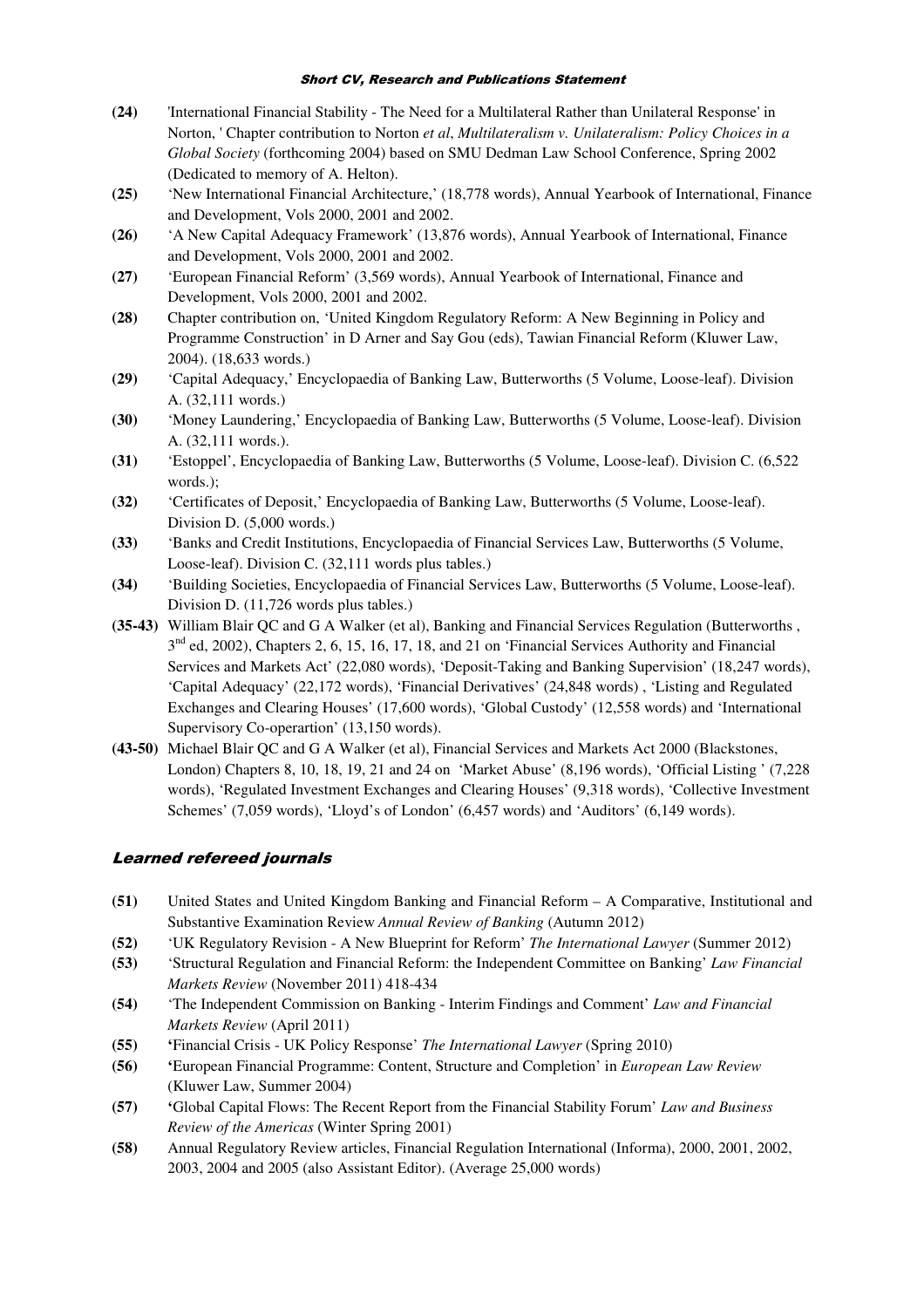- **(59)** 'Bank Recovery the Development of Judicial and Arbitral Redress under English Law'(Spring 2000),(28,431 words). (Faculty reviewed.) (Leading Canadian financial law journal - York University, Toronto)
- **(60) '**United Kingdom Pensions Law Reform' *Brooklyn LJ* (Vol 64:3, Spring 1999), 71-932 (23,916 words) (Faculty reviewed)
- **(61) '**Conglomerate Law and International Financial Market Supervision' *Boston University*, *Annual Review of Banking* (Vol 17: 287, 1998) 287-335 (17,859 words) (Faculty reviewed) (Voted one of the best US Law Journal articles for the year)
- **(62)** 'Latin American Money Laundering and the European Options' *NAFTA: Law and Business of the Americas* (Vol II, No 3, Summer 1996], pp 169-203 (17,050 words) (Faculty reviewed.)
- **(63)** 'Consolidated Supervision,' *Butterworths Journal of International Banking and Financial Law* (Spring 1996), Feb/Mar 1996, 74-87 and 131- 139 (14,000 Words) (Professionally reviewed)
- **(64)** 'Financial Derivatives Global Regulatory Developments,' *Journal of Business Law*, (1996) *JBL*, 66- 93 (15,106 Words) (Professionally reviewed)
- **(65)** 'The Law of Financial Conglomerates the Next Generation,' *The International Lawyer* (Vol 30, No 1, Spring 1996), 57-96 (17,863 words) (Refereed)

## Other Published Work on 2008-2012 Financial Crisis (over 50 papers in total)

- **(66)** 'Royal Bank of Scotland Reaction and Reform' *Financial Regulation International* (Informa March 2012) 1-14
- **(67)** 'Regulatory Peaks' *Financial Regulation International* (February 2012) 1-2
- **(68)** 'Market and Regulatory Balance' *Journal of Banking Regulation* (Sept 2011) Editorial 1-3
- **(69)** 'Basel III Market and Regulatory Compromise' *JBR* (Sept 2010) Editorial 1-5
- **(70)** 'US Financial Crisis Inquiry Report' *Financial Regulatory Report* (Jan 2011) 1-4
- **(71)** 'US New Dodd Frank Act Policy Balance' *Financial Regulatory Report* (Sept 2010)
- **(72)** 'Financial Crisis and Capital Reform Basel 3' *Encylcopeadia of Banking Law* (Sept 2010) (Butteworths, 5 Volumes Loose leaf), Division A
- **(73)** 'Liquidity Risk Management Policy Conflict and Correction' *Common Markets Law Journal* CMLJ (2009) Vol 4, No 4, 451-460
- **(74)** 'Northern Rock Compensation' *Banker's Law* (July 2009)
- **(75)** 'Northern Rock -National Audit Office Report' *Financial Regulatory Report* (Jun 2009) 2-8
- **(76)** G A Walker, 'Credit Contraction, Financial Collapse and Global Recession' *Butterworths Journal of International Banking and Financial Law JIBFL* (Feb 2009) 5 - 10
- **(77)** G A Walker, 'Credit Markets, Bretton *Woods* II and Global Response' *Butterworths Journal of International Banking and Financial Law JIBFL* (Jan 2009) 75 - 81
- **(78)** G A Walker, 'Financial Crisis Cause and Correction' *Financial Regulation International* (Informa December 2008) 1-2
- **(79)** G A Walker, 'Financial Crisis Review' *Financial Regulation International* (Informa January 2009) 1-2
- **(80)** G A Walker, 'Northern Rock Falls' Banker's Law (March 2008) 4 -12
- **(81)** G A Walker, 'Credit Crisis Regulatory and Financial Systems Reform' *Butterworths Journal of International Banking and Financial Law JIBFL* (November 2007) 567 - 572
- **(82)** G A Walker, 'Sub-prime Loans, Inter-Bank Markets and Financial Support' *The Company Lawyer*  (November 2007) 22 - 25
- **(83)** G A Walker, 'The Deconstruction of Financial Risk' *Palgrave Journal of Banking Regulation* (October  $2008$ ) 1 - 2
- **(84)** G A Walker, 'Financial Crisis, Capital Revision and Market Resilience' *Financial Regulation International* (Informa January 2009) Part 1, 4 - 12
- **(85)** G A Walker, 'Financial Crisis, Capital Revision and Market Resilience' *Financial Regulation International* (Informa February 2009) Part 2, 4 - 12
- **(86)** 'Banking Reform, Banking Directives and Partial Bank Recovery' *Financial Regulation International* (Informa August 2008) Part 1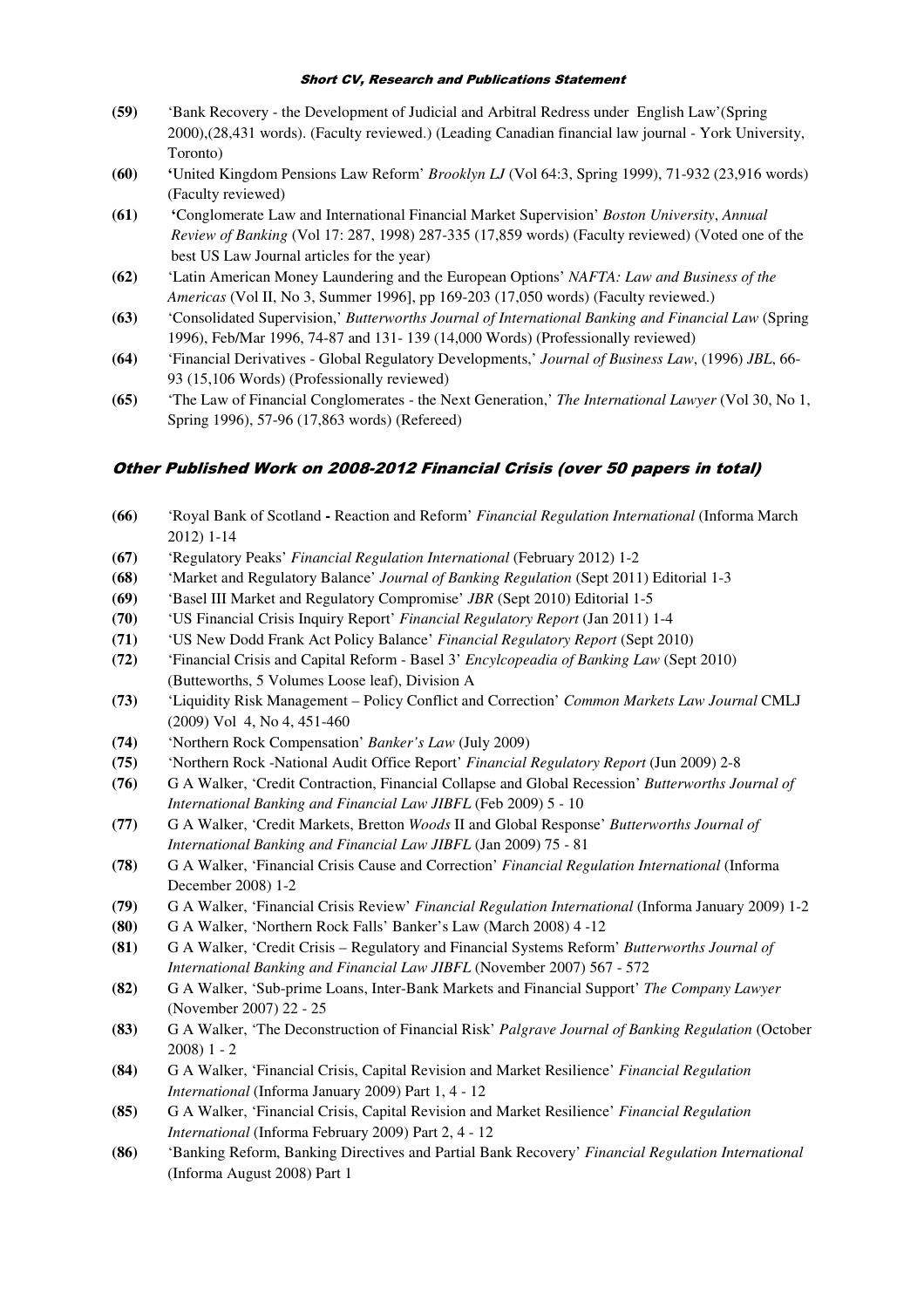- **(87)** 'Banking Reform, Banking Directives and Partial Bank Recovery' *Financial Regulation International* (Informa July 2008) Part 2
- **(88)** 'Regulatory Review Simplified Regulation, the MIFID and Basel II' *Financial Regulation International* (Informa March 2008) 1-11
- **(89)** G A Walker, 'Northern Rock, Financial Completion and Financial Shock' *Financial Regulation International* (Informa February 2008) 1-13
- **(90)** G A Walker, 'Northern Rock Support' Farrer & Co *Financial Regulatory Briefing* (November 2007)
- **(91)** G A Walker, 'Northern Rock Funding and Bids' Farrer & Co *Financial Regulatory Briefing* (January 2008)
- **(92)** G A Walker, 'Northern Rock Official Comment and Public Acquisition' Farrer & Co *Financial Regulatory Briefing* (March 2008)
- **(93)** G A Walker, 'FSA Internal Audit Report' Farrer & Co *Financial Regulatory Briefing* (March 2008)

## Other published articles

- **(94)** 'BCCI Closure but not Without Cost,' *Financial Regulation International* (Informa February 2006) 1.
- **(95)** 'European Financial Services White Paper,' Informa, *Financial Regulation International* (March 2006), 1
- **(96)** 'Annual Regulatory Review 2005,' *Financial Regulation International* (Informa February and March 2006) 3 (10,000 words)
- **(97)** 'Annual Regulatory Review 2004,' *Financial Regulation International* (Informa February 2006) 3
- **(98)** 'Basel Third Capital Assessment (QIS 3)' in *International Financial Regulation* (Informa August 2003), 1
- **(99)** 'Regulation and Technology International Regulatory Co-operation and Conflict' *Derivatives* 2000, February 2000
- **(100)** 'Coping with Conglomerates Joint Progress So Far' *The Financial Regulator*, August/September 1988
- **(101)** 'The Community Response to the Collapse of BCCI' *The Journal of Financial Crime,* 1995, Vol 3, Number 1
- **(102)** Article contribution on, 'Global Capital Flows: The Recent Report from the Financial Stability Forum' *Law and Business Review of the Americas* (Winter Spring 2001)
- **(103)** 'Annual Regulatory Review 2003,' Informa, *Financial Regulation International* (2000, 2001, 2003 and 2003)

### Encyclopaedia and Co-authored works

- **(104)** 'Capital Adequacy', Encyclopaedia of Banking Law (Butteworths, 5 Volumes Loose leaf), Division A
- **(105)** 'Money Laundering' Encyclopaedia of Banking Law (Butteworths, 5 Volumes Loose leaf), Division A
- **(106)** 'Appropriation of Payments' (C 621) with William Blair QC, Encyclopaedia of Banking Law (Butteworths, 5 Volumes Loose leaf), Division C
- **(107)** 'Combining Accounts: The Bank's Right of Set-off' (C 631) with William Blair QC, Encyclopaedia of Banking Law (Butteworths, 5 Volumes Loose leaf), Division C
- **(108)** 'The Bank's Lien' (C 641) with William Blair QC, Encyclopaedia of Banking Law (Butteworths, 5 Volumes Loose leaf), Division C
- **(109)** 'Life Policies' (E 2201) with William Blair QC, Encyclopaedia of Banking Law (Butteworths, 5 Volumes Loose leaf), Division E Securities
- **(110)** 'Stocks and Shares' (E 2251) with William Blair QC, Encyclopaedia of Banking Law (Butteworths, 5 Volumes Loose leaf),Division E Securities
- **(111)** 'Credit Balance' (E 241) with William Blair QC, Encyclopaedia of Banking Law (Butteworths, 5 Volumes Loose leaf),Division E Securities
- **(112)** 'Estoppel as Between Banker and Customer' (C 591) with William Blair QC, Encyclopaedia of Banking Law (Butteworths, 5 Volumes Loose leaf), Division E Securities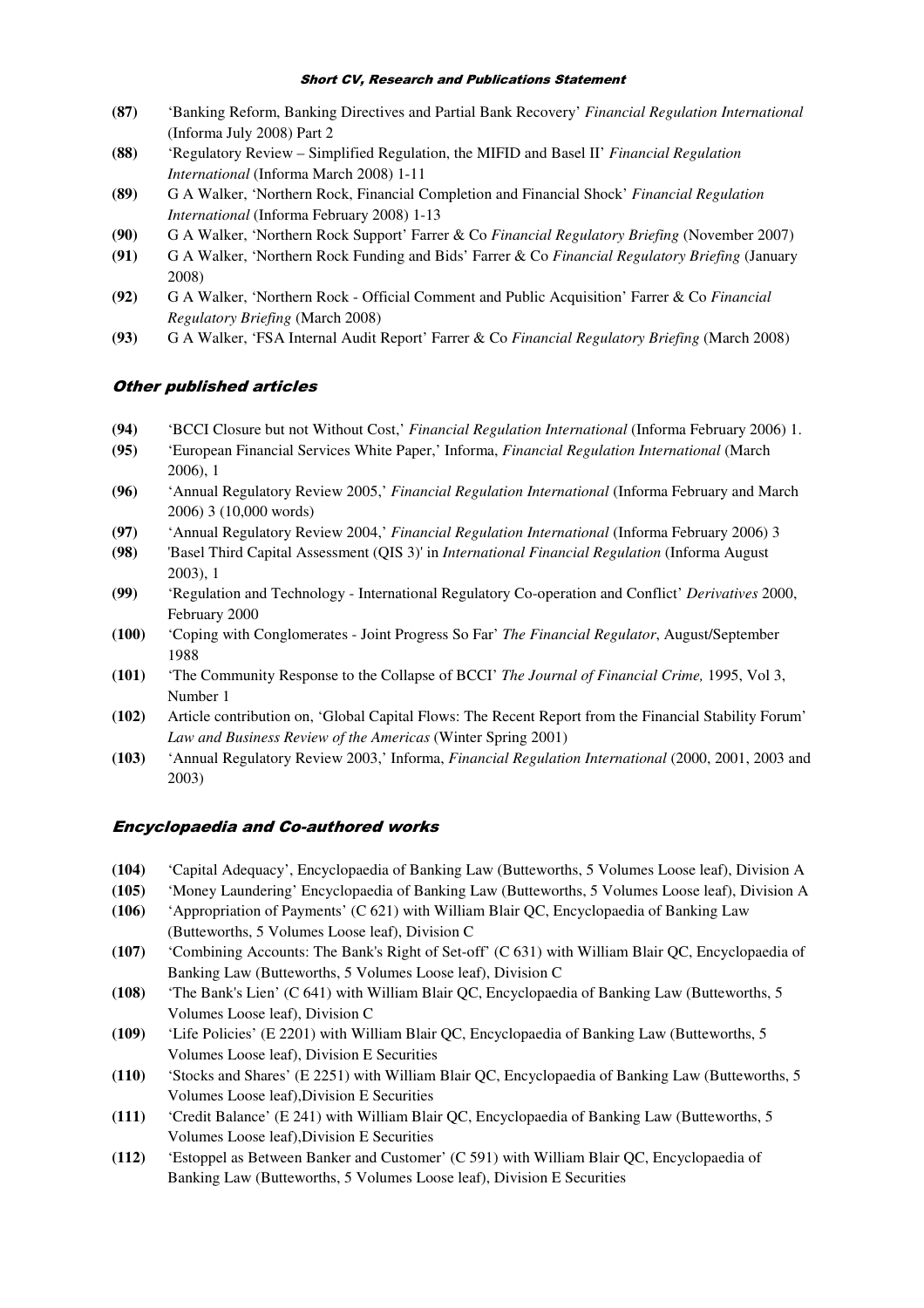- **(113)** 'Negotiable Instruments' with William Blair QC, Encyclopaedia of Banking Law (Butteworths, 5 Volumes Loose leaf), Division D
- **(114)** 'Cheques' with William Blair QC, Encyclopaedia of Banking Law (Butteworths, 5 Volumes Loose leaf), Division D
- **(115)** 'Bailment' with William Blair QC,Encyclopaedia of Banking Law (Butteworths, 5 Volumes Loose leaf), Division D
- **(116)** 'Bills of Exchanges' with William Blair QC, Encyclopaedia of Banking Law (Butteworths, 5 Volumes Loose leaf), Division F
- **(117)** 'Promissory Notes' with William Blair QC, Encyclopaedia of Banking Law (Butteworths, 5 Volumes Loose leaf), Division F
- **(118)** 'Related Instruments' with William Blair QC, Encyclopaedia of Banking Law (Butteworths, 5 Volumes Loose leaf), Division F
- **(119)** 'Constructive trustee' (D 411) with William Blair QC, Encyclopaedia of Banking Law (Butteworths, 5 Volumes Loose leaf), Division F
- **(120)** 'Book Debts (Credit Balance)' with William Blair QC, Encyclopaedia of Banking Law (Butteworths, 5 Volumes Loose leaf), Division F
- **(121)** 'Environmental Liability' (D 411) with William Blair QC, Encyclopaedia of Banking Law (Butteworths, 5 Volumes Loose leaf), Division F

#### Journal letters, notes, shorter papers or comments

Large number of other shorter pieces including:

- **(122)** 'So Close but So Far' *FT FRR*, May 1999, 1-3 (1,307 words)
- **(123)** 'A New Beginning' *FT FRR*, June 1999, 1-3 (1,108 words)
- **(124)** 'Accord at Last' *FT FRR*, July/August 1999, 1-3 (1,006 words)
- **(125)** 'A New Capital Adequacy Framework' *FT FRR*, July/Aug, 2-14 (7,099 words)
- **(126)** 'Bank Competition' *FT FRR*, September 1999, 3-5 (1,824 words)
- **(127)** 'Working Groups and Global Standards' *FT FRR*, Oct 1999, 1-3 (1,893 words)
- **(128)** 'The New Global Rule Book' *FT FRR*, Nov 1999, 1-3 (5,735 words)
- **(129)** 'New Dawn New Risk' January 2000, 1-5 (2,568 words)
- **(130)** 'Hedge Funds' FRR May 2000, 3-12 (6,483 words)
- **(131)** 'Millennium Hype or Headache' *FRR,* Nov 2000, 3-10 (2,341 words)
- **(132)** 'Implementation Review' *FRR,* Nov 2000, 3-10 (5,648 words)
- **(133)** 'Global Capital Flows' *FRR*, Oct 2000 (6,401 words)

## Bulletin Work

**(134-278)** Butteworths, *Banking Law Update* (Electronic and hard copy regulatory journal published with Encyclopaedia of Banking Law) July 2000 -2009 (twelve monthly editions per year beginning 2000 with 144 on total) **(279-300)** Publication Farrer & Co, *Financial Services Bulletin* and *Financial Services Bulletin*, 1999- 2008. Over 22 Volumes (Average length 22,000 – 25,000 words)

### Research work papers

#### Research papers

- **(301)** Legal Consultant, IMF, Washington DC, production revised 'Banking and Financial Institutions Law,' Nepal, Joint Mission with World Bank, October 17-28 2005
- **(302)** Legal Consultant, IMF, Banking and central banking country review work including Argentina, Azerbaijan, Cape Verde, The Gambia, Grenada, Kiribati, the Kyrgyz Republic, Nepal, Palau, Sri Lanka, Tuvalu (2002) and Barbados, China (deposit protection), Croatia, Sierra Leone, Macedonia, Mauritius, Mongolia, Tajikistan, Thailand, East Timor and Turkey (2001)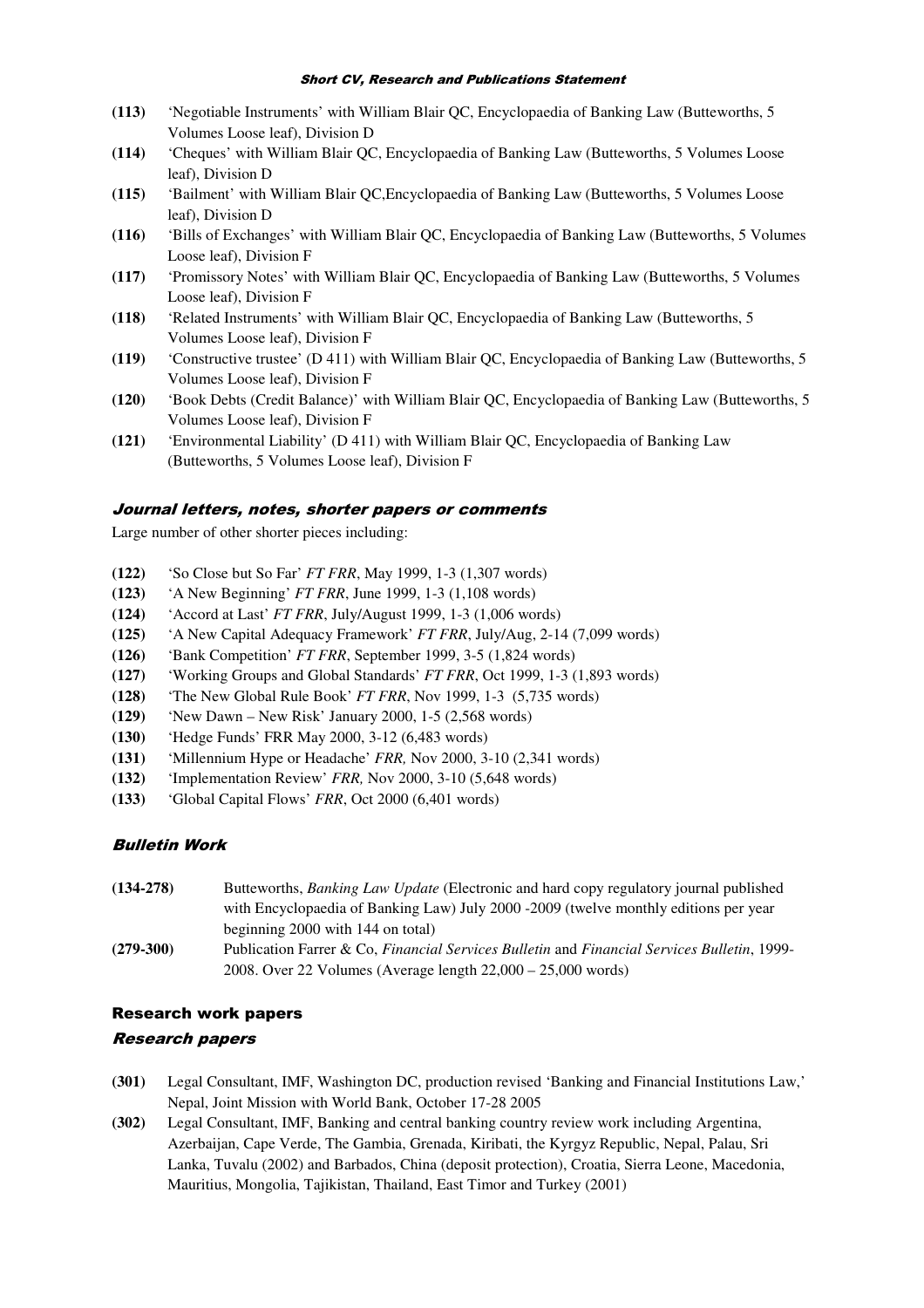- **(303)** Legal Consultant, Asia Development Bank, Banking and Financial Law Reform, People's Bank of China, Summer 2003/Spring 2004 (preparation official reports on 'Financial Conglomerates' and 'Bank Insolvency' as well as presentation of reporting conference in Beijing in Spring 2004)
- **(304)** Legal Consultant, Working Group on Japanese Financial Conglomerates, University of Tokyo and Japanese Association of Bankers, 2005
- **(305)** Legal Consultant, International Association of Deposit Insurers (IADI) 'Unified Financial Regulation: An Independent Assessment of the UK FSA/FSCS Framework as a Reform Model' (July 2004).
- **(306)** Legal Consultant and Contributor, 'Deposit Protection Reform,' World Bank, 2002 (with original and revised contributions on United Kingdom and Turkey)
- **(307)** Major guide on 'UK financial law: Guide to the Financial Services and Markets Act A New Regulatory Model,' Farrer & Co, Solicitors, London, 2002
- **(308)** Major guide on 'Guide to the FSA Handbook of Rules and Guidance Substantive Regulatory Integration,' Farrer & Co, Solicitors, London, 2002
- **(309) '**US Financial Conglomerates' (Draft paper), Research Associate, International Financial Institutions, Program, Harvard Law School, Harvard University (above)
- **(310) '**United Kingdom Regulatory Reform**'** (Draft paper), Visiting Scholar, University of Tokyo (above.)

### Departmental Working papers

- **(311)** Legal Consultant, International Association of Deposit Insurers (IADI) 'Unified Financial Regulation: An Independent Assessment of the UK FSA/FSCS Framework as a Reform Model' (July 2004).
- **(312)** Legal Consultant and Contributor, 'Deposit Protection Reform,' World Bank, 2002 (with original and revised contributions on United Kingdom and Turkey).

#### Conference contributions

Numerous Conference presentations, papers and contributions including in China (Beijing and Shanghai), Belgium, Germany, Hong Kong, Italy, Jamaica, Spain, Sweden, Portugal, Malta, Scotland, South Africa, Thailand, Taiwan, Uruguay, Tokyo and the UK and US.

#### Current Editorships

- **(1)** Executive Editor, *Financial Regulator Report*, Financial Times, London. 1999 to 2000. (Additional contributions listed above).
- **(2)** Executive Editor, *Financial Regulation International*, Informa, London. 2000 to date.
- **(3)** Assistant Editor, *Banking Law Direct,* Butterworths, London. 2000 to date.
- **(4)** Assistant Editor, *Banking Law Series*, Lloyds of London Press. 1998 to date.
- **(5)** Assistant Editor, *International Banking, Finance and Economic and Development Law Series*, Kluwer Law. 1999 to date.
- **(6)** Assistant Editor, *Yearbook of Banking International Finance and Economic Law*, Kluwer Law. 1999 to date.

#### Substantial Draft Authored Books (to be complete 2011-2015)

**Part of proposed series of books with OUP on** *International Financial Law, Money and Regulation* **part sponsored by Leverhulme Trust and Major Leverhulemm Fellowship 2011-2013** 

- **(1) G A Walker, Financial Law (OUP Oxford) Forthcoming**
- **(2) G A Walker, Financial Crisis and Financial Stability (OUP Oxford) Forthcoming**
- **(3) G A Walker, International Finance Law (OUP Oxford) Forthcoming**
- **(4) G A Walker, Corporate and Investment Finance Law (OUP Oxford) Forthcoming**
- **(5) G A Walker, UK Banking Law (OUP Oxford) Forthcoming**